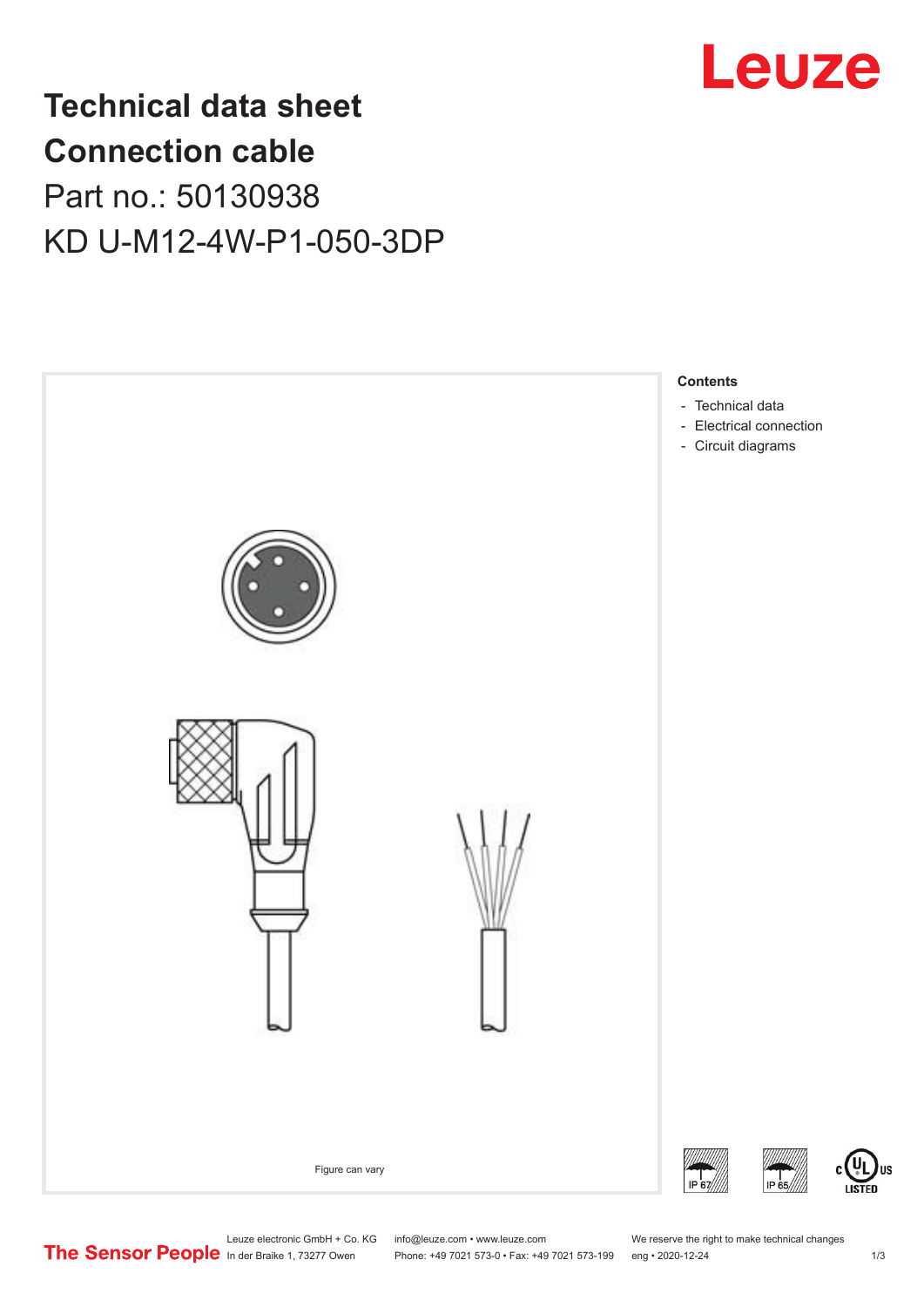## <span id="page-1-0"></span>**Technical data**

#### **Electrical data**

**Performance data Operating voltage** 24 V DC ±25%

#### **Connection**

| <b>Connection 1</b>               |                                                                                                                                                                                                                                |
|-----------------------------------|--------------------------------------------------------------------------------------------------------------------------------------------------------------------------------------------------------------------------------|
| <b>Type of connection</b>         | Connector                                                                                                                                                                                                                      |
| <b>Thread size</b>                | M12                                                                                                                                                                                                                            |
| <b>Type</b>                       | Female                                                                                                                                                                                                                         |
| Handle body material              | <b>PUR</b>                                                                                                                                                                                                                     |
| No. of pins                       | 4-pin                                                                                                                                                                                                                          |
| Encoding                          | A-coded                                                                                                                                                                                                                        |
| Version                           | Angled                                                                                                                                                                                                                         |
| <b>Connector, LED</b>             | Yes                                                                                                                                                                                                                            |
| Lock                              | Screw fitting, nickel-plated diecast zinc,<br>recommended torque 0.6 Nm, self-<br>locking                                                                                                                                      |
| <b>Connection 2</b>               |                                                                                                                                                                                                                                |
| <b>Type of connection</b>         | Open end                                                                                                                                                                                                                       |
| <b>Cable properties</b>           |                                                                                                                                                                                                                                |
| <b>Number of conductors</b>       | 4 Piece(s)                                                                                                                                                                                                                     |
| Wire cross section                | $0.34 \, \text{mm}^2$                                                                                                                                                                                                          |
| <b>AWG</b>                        | 22                                                                                                                                                                                                                             |
| Sheathing color                   | <b>Black</b>                                                                                                                                                                                                                   |
| <b>Shielded</b>                   | N <sub>o</sub>                                                                                                                                                                                                                 |
| Silicone-free                     | Yes                                                                                                                                                                                                                            |
| Cable design                      | Connection cable (open on one end)                                                                                                                                                                                             |
| Cable diameter (external)         | 4 7 mm                                                                                                                                                                                                                         |
| Cable length                      | 5.000 mm                                                                                                                                                                                                                       |
| <b>Sheathing material</b>         | <b>PUR</b>                                                                                                                                                                                                                     |
| Wire insulation                   | PP                                                                                                                                                                                                                             |
| <b>Traverse rate</b>              | Max. 3.3 m/s with horiz. traverse path of<br>5m and and max, acceleration of 5m/s <sup>2</sup>                                                                                                                                 |
| Suitability for drag chains       | Yes                                                                                                                                                                                                                            |
| Properties of the outer sheathing | Free of CFC, cadmium, silicone, halogen<br>and lead, matt, low-adhesion, abrasion-<br>resistant, easily machine-processable                                                                                                    |
| Resistance of the outer sheathing | Hydrolysis and microbe resistant, good<br>oil, gasoline and chemical resistance in<br>accordance with VDE 0472 part 803 test<br>B, flame retardant in accordance with UL<br>1581 VW1 / CSA FT1 / IEC 60332-1,<br>IEC 60332-2-2 |
| <b>Torsion suitability</b>        | $\pm 180^\circ$ / m (max. 2 mio. cycles with 35<br>cycles / min)                                                                                                                                                               |

## **Leuze**

#### **Mechanical data**

| <b>Width across flats</b>                                       | $13 \text{ mm}$          |
|-----------------------------------------------------------------|--------------------------|
| <b>Bending cycles</b>                                           | 5,000,000 Piece(s)       |
| Bending radius, flexible laying, min.                           | Min. 10 x cable diameter |
| Bending radius, stationary laying, min. Min. 5 x cable diameter |                          |
|                                                                 |                          |
| <b>Operation and display</b>                                    |                          |
| <b>Number of LEDs</b>                                           | 3 Piece(s)               |
|                                                                 |                          |
| <b>Environmental data</b>                                       |                          |
| Ambient temperature, operation,                                 | $-2580 °C$               |
| flexible use                                                    |                          |
| Ambient temperature, operation,                                 | $-4080 °C$               |
| stationary use                                                  |                          |
| <b>Certifications</b>                                           |                          |
|                                                                 |                          |
| Degree of protection                                            | IP 65                    |
|                                                                 | IP 67                    |
| <b>Certifications</b>                                           | c UL US                  |
| <b>Classification</b>                                           |                          |
|                                                                 |                          |
| <b>Customs tariff number</b>                                    | 85444290                 |
| eCl@ss 5.1.4                                                    | 27279201                 |
| $eC/\omega$ ss 8.0                                              | 27279218                 |
| eCl@ss 9.0                                                      | 27060311                 |
| eCl@ss 10.0                                                     | 27060311                 |
| eCl@ss 11.0                                                     | 27060311                 |
| <b>ETIM 5.0</b>                                                 | EC001855                 |
| <b>ETIM 6.0</b>                                                 | EC001855                 |
| <b>ETIM 7.0</b>                                                 | EC001855                 |

## **Electrical connection**

### **Connection 1**

| Type of connection   | Connector       |
|----------------------|-----------------|
| Thread size          | M <sub>12</sub> |
| <b>Type</b>          | Female          |
| Handle body material | <b>PUR</b>      |